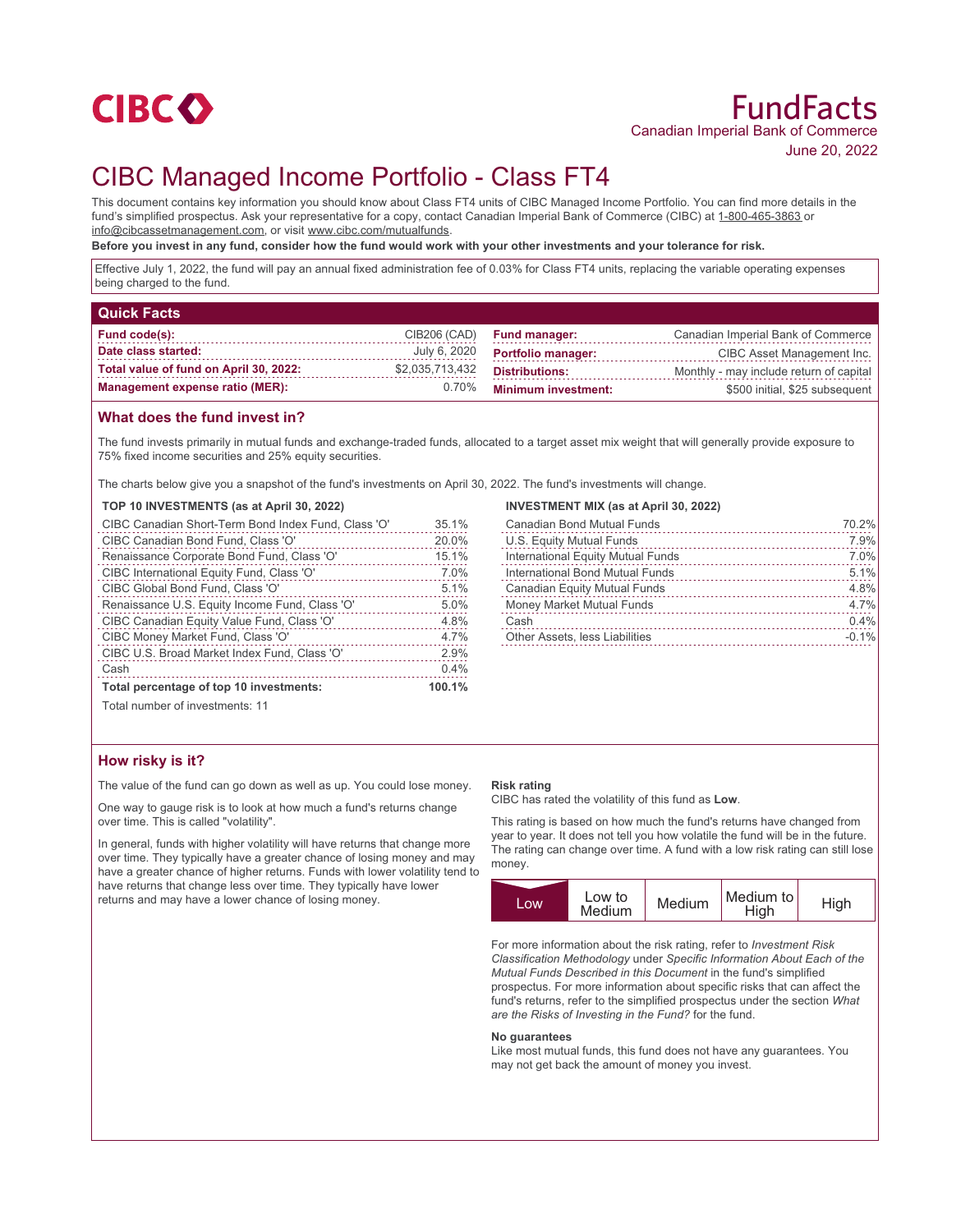## **How has the fund performed?**

This section tells you how Class FT4 units of the fund have performed over the past year. Returns are after expenses have been deducted. These expenses reduce the fund's returns.

### **YEAR-BY-YEAR RETURNS**

This chart shows how Class FT4 units of the fund performed in the past calendar year. The range of returns and change from year to year can help you assess how risky the fund has been in the past. It does not tell you how the fund will perform in the future.

| 20%                          |      |
|------------------------------|------|
| 15%                          |      |
|                              |      |
| 10%                          |      |
| 5%                           | 1.1  |
| $0\%$                        |      |
|                              |      |
| $-5\%$<br>$-10\%$<br>$-15\%$ |      |
|                              |      |
|                              | 2021 |

#### **BEST AND WORST 3-MONTH RETURNS**

This table shows the best and worst returns for Class FT4 units of the fund in a 3-month period over the past calendar year. The best and worst 3-month returns could be higher or lower in the future. Consider how much of a loss you could afford to take in a short period of time.

|                    | Return   | $\parallel$ 3 months ending | If you invested \$1,000 at the beginning of the period |
|--------------------|----------|-----------------------------|--------------------------------------------------------|
| <b>Best return</b> | $1.8\%$  | July 31, 2021               | Your investment would rise to \$1,018                  |
| Worst return       | $-1.2\%$ | November 30, 2021           | Your investment would drop to \$988                    |

#### **AVERAGE RETURN**

The annual compounded return of Class FT4 units of the fund since July 6, 2020 was -1.3%. If you had invested \$1,000 in the fund on July 6, 2020, your investment would be worth \$976 as at April 30, 2022.

| Who is this fund for?                                                                                                                                                   | A word about tax                                                                                                                                                                                                                                                                                     |
|-------------------------------------------------------------------------------------------------------------------------------------------------------------------------|------------------------------------------------------------------------------------------------------------------------------------------------------------------------------------------------------------------------------------------------------------------------------------------------------|
| Investors who:<br>• are seeking a high level of regular income with a secondary focus on<br>modest capital growth; and<br>• are investing for the short to medium term. | In general, you will have to pay income tax on any money you make on a<br>fund. How much you pay depends on the tax laws where you live and<br>whether or not you hold the fund in a registered plan such as a<br>Registered Retirement Savings Plan (RRSP) or a Tax-Free Savings<br>Account (TFSA). |
|                                                                                                                                                                         | Keep in mind that if you hold your fund in a non-registered plan, fund<br>distributions are included in your taxable income, whether you receive<br>them in cash or have them reinvested.                                                                                                            |

## **How much does it cost?**

The following tables show the fees and expenses you could pay to buy, own, and sell Class FT4 units of the fund. The fees and expenses - including any commissions - can vary among classes of a fund and among funds. Higher commissions can influence representatives to recommend one investment over another. Ask about other funds and investments that may be suitable for you at a lower cost.

## **1. SALES CHARGES**

There are no sales charges payable when you buy, switch, or sell Class FT4 units of the fund.